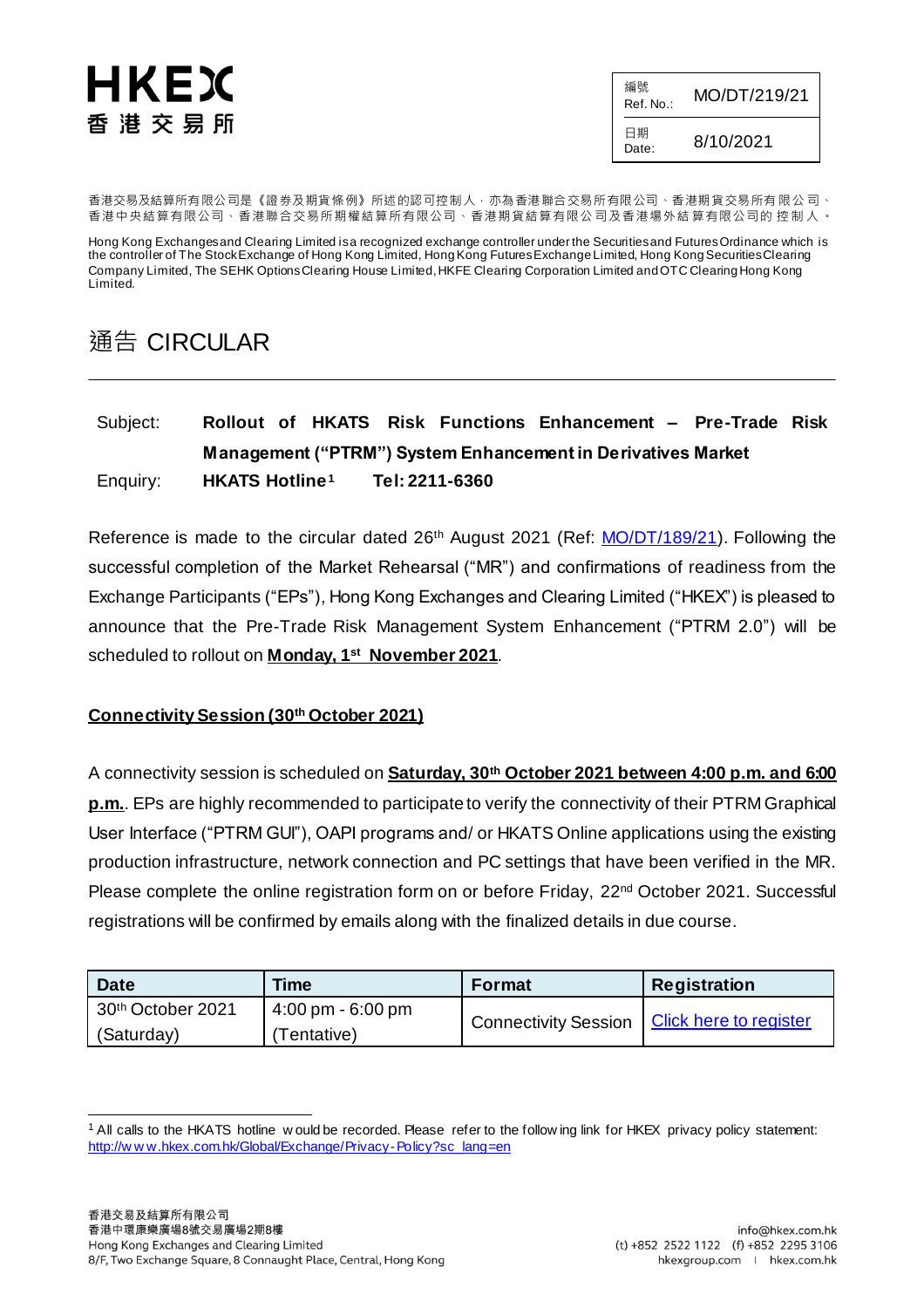#### **Stabilization Period (1st November 2021 – 12th November 2021)**

#### **EPs are reminded to delete all JAVA caches before logging into PTRM 2.0 before the market**

**open on 1 st November 2021**. Any attempt to login PTRM 2.0 without deleting JAVA caches of the previous version will be unsuccessful to launch the application. There will be a 2-week Stabilization Period. EPs are requested to note the checklist items during the Stabilization Period as set out in **Appendix 1.**

During the Stabilization Period, in the unlikely situation that the upgraded PTRM software encounters irreparable incidents which affect normal trading in HKATS, HKEX may disable the PTRM system to restore normal trading in the derivatives markets. However, if the incidents cannot be resolved after the PTRM system having been disabled, HKEX may, as a last resort, trigger a fallback procedure to revert to the previous version of HKATS (including both the trading and PTRM system) in order to resume the trading and clearing services for the derivatives markets. All emergency announcements will be made through HKATS Market Messages and other available communication channels. Please note that the fallback arrangement will only be applicable during the Stabilization Period. A detailed fallback arrangement is set out in **Appendix 2**.

#### **Setting up risk limits for the new Prescribed Risk Control**

After the Stabilization Period, a 3-month "Calibration Period" will be allowed for all EPs to set up their risk limits for the new Prescribed Risk Control – Execution Throttle Limits. All PTRM risk limits and settings of the current version, namely, Maximum Order Size Limits, Maximum Order Rate Limit, Maximum Intraday Exposure Limits and Email Alerts will all be retained and migrated into PTRM 2.0. PTRM Utilization Reports ("RX\_UTIL") will continue to be provided through Report Retrieval Solution**<sup>2</sup>** to assist all Clearing Participants ("CPs") and their respective PTRM Risk Limit Managers to determine the appropriate risk limits with their EPs. EPs shall have a full assessment with their CPs and are requested to submit a notification with the newly proposed risk limits to HKEX before applying the new risk limits for the first time. Details of the arrangement will be announced in due course after the Stabilization Period.

-

<sup>2</sup> For details about Report Retrieval Solution, please refer to DCASS User Guide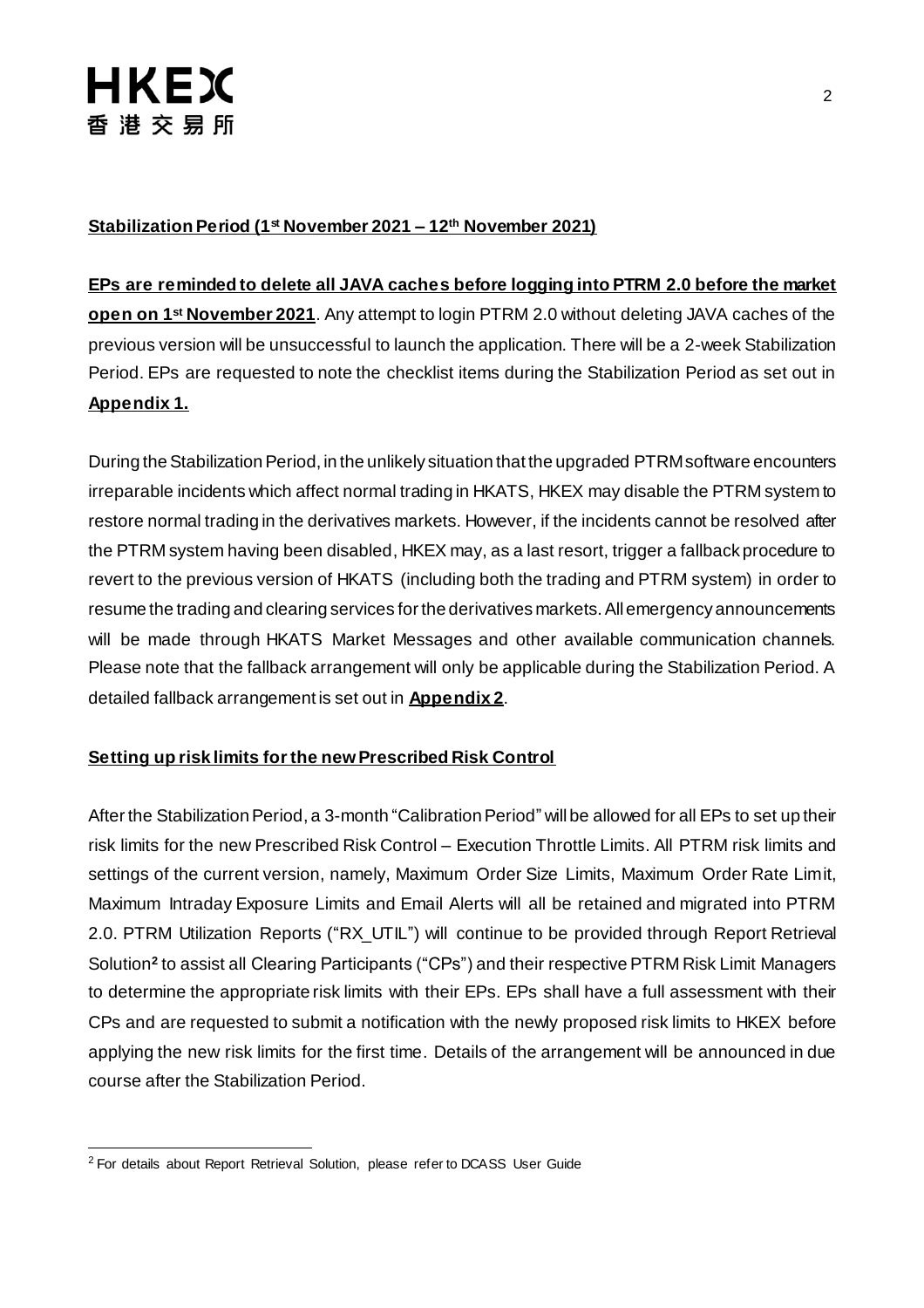# **HKEX** 香港交易所

EPs can find other PTRM related information in the PTRM Web Corner at HKEX Website: [https://www.hkex.com.hk/Services/Trading/Derivatives/Overview/Trading-Mechanism/Pre-Trade-](https://www.hkex.com.hk/Services/Trading/Derivatives/Overview/Trading-Mechanism/Pre-Trade-Risk-Management-(PTRM)-System-in-Derivatives-Markets?sc_lang=en)[Risk-Management-\(PTRM\)-System-in-Derivatives-Markets?sc\\_lang=en](https://www.hkex.com.hk/Services/Trading/Derivatives/Overview/Trading-Mechanism/Pre-Trade-Risk-Management-(PTRM)-System-in-Derivatives-Markets?sc_lang=en)

For any enquiries, please contact HKATS Hotline at 2211 6360 or email to [hkatssupport@hkex.com.hk](mailto:hkatssupport@hkex.com.hk).

The Exchange would like to thank all EPs for their participations in all the tests and their supports to the rollout of PTRM 2.0 for the derivatives markets.

Sanly Ho Co-Head Trading Department Operations Division

*This circular has been issued in the English language with a separate Chinese language translation. If there is any conflict in the circulars between the meaning of Chinese words or terms in the Chinese language version and English words in the English language version, the meaning of the English words shall prevail.*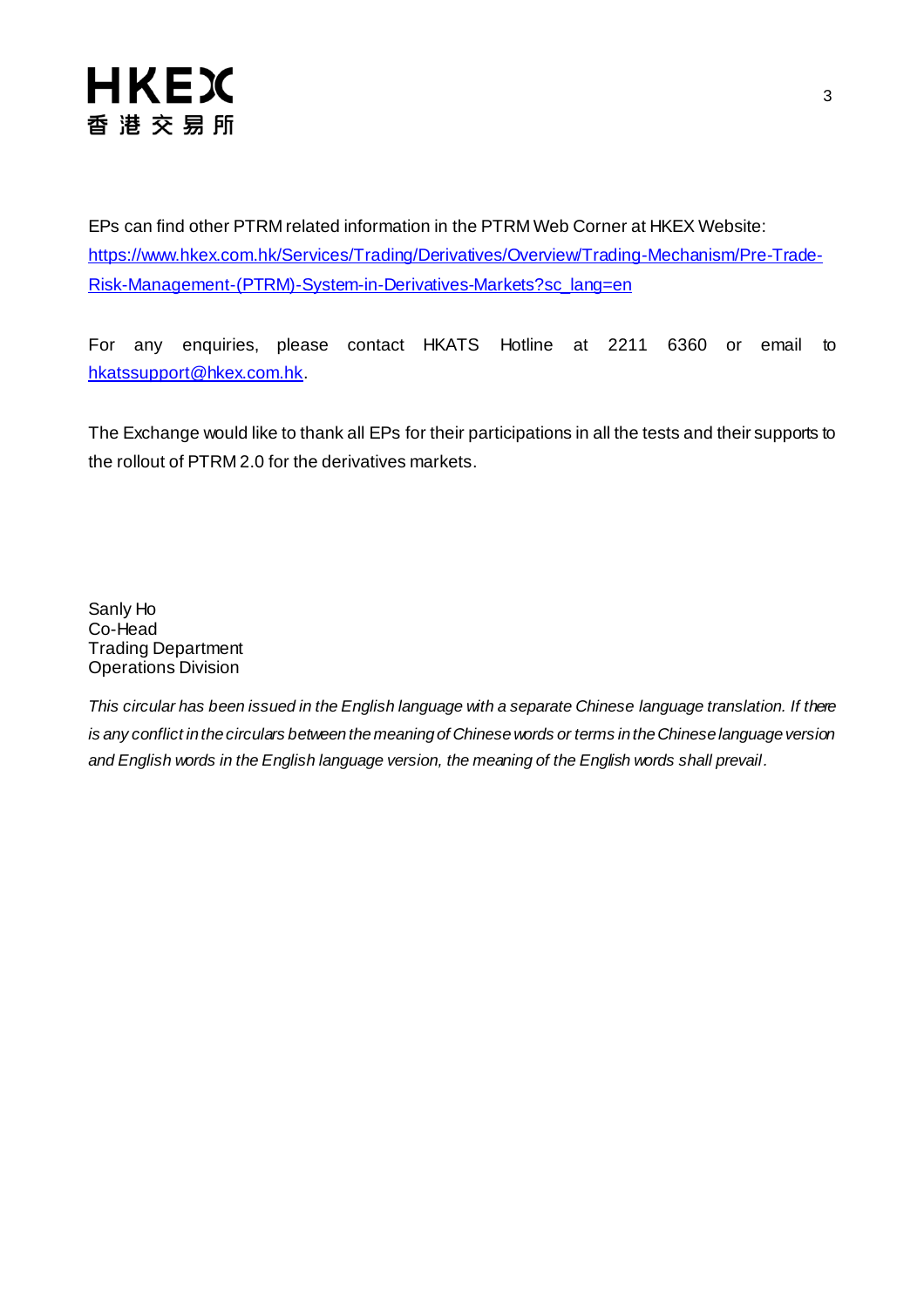## **Appendix 1**

### **Checklist For Stabilization Period**

| Items to be checked and noted                                                      |                                                                                        |  |  |  |
|------------------------------------------------------------------------------------|----------------------------------------------------------------------------------------|--|--|--|
| Production Rollout and During the Stabilization Period, 1st to 12th November, 2021 |                                                                                        |  |  |  |
| 1.                                                                                 | Delete all JAVA caches from the previous version to login to PTRM 2.0<br>$\bullet$     |  |  |  |
|                                                                                    | Login PTRM GUI(s) with the assigned gateway hostname (s) and port(s)<br>$\bullet$      |  |  |  |
|                                                                                    | into PTRM 2.0                                                                          |  |  |  |
| 2.                                                                                 | Check all the data shown in the PTRM GUI is correctly set:                             |  |  |  |
|                                                                                    | All Pre Trade Limit Group ("PTLG") settings and risk limits from the<br>$\bullet$      |  |  |  |
|                                                                                    | previous version are migrated into PTRM 2.0 including the:                             |  |  |  |
|                                                                                    | PTLG structures and Trading ID assignments                                             |  |  |  |
|                                                                                    | Email alert settings<br>$\overline{\phantom{0}}$                                       |  |  |  |
|                                                                                    | Maximum Intraday Exposure Limits<br>$\blacksquare$                                     |  |  |  |
|                                                                                    | <b>Maximum Order Size Limits</b>                                                       |  |  |  |
|                                                                                    | Maximum Order Rate Limit                                                               |  |  |  |
|                                                                                    | All new risk limits are set at their maximum values - 922,337,203,685,477<br>$\bullet$ |  |  |  |
|                                                                                    | including the Execution Throttle Limits, Intraday Position Limits and                  |  |  |  |
|                                                                                    | Maximum Block Trade Size Limits                                                        |  |  |  |
|                                                                                    | EPs can modify the risk limits according to their needs if applicable                  |  |  |  |
| 3.                                                                                 | Fallback arrangement will only be applicable during the Stabilization                  |  |  |  |
|                                                                                    | Period. EPs shall not perform the following PTRM actions during the                    |  |  |  |
|                                                                                    | <b>Stabilization Period</b> due to their incompatibility to the previous version:      |  |  |  |
|                                                                                    | To delete all Product Tradables in a PTLG                                              |  |  |  |
|                                                                                    | To create more than 200 Product Tradables in a PTLG                                    |  |  |  |
|                                                                                    | Changes will be requested to revert if anyone of the PTRM actions                      |  |  |  |
|                                                                                    | above is performed during the Stabilization Period                                     |  |  |  |
|                                                                                    | After the Stabilization Period, EPs can perform the two PTRM actions                   |  |  |  |
|                                                                                    | stated above                                                                           |  |  |  |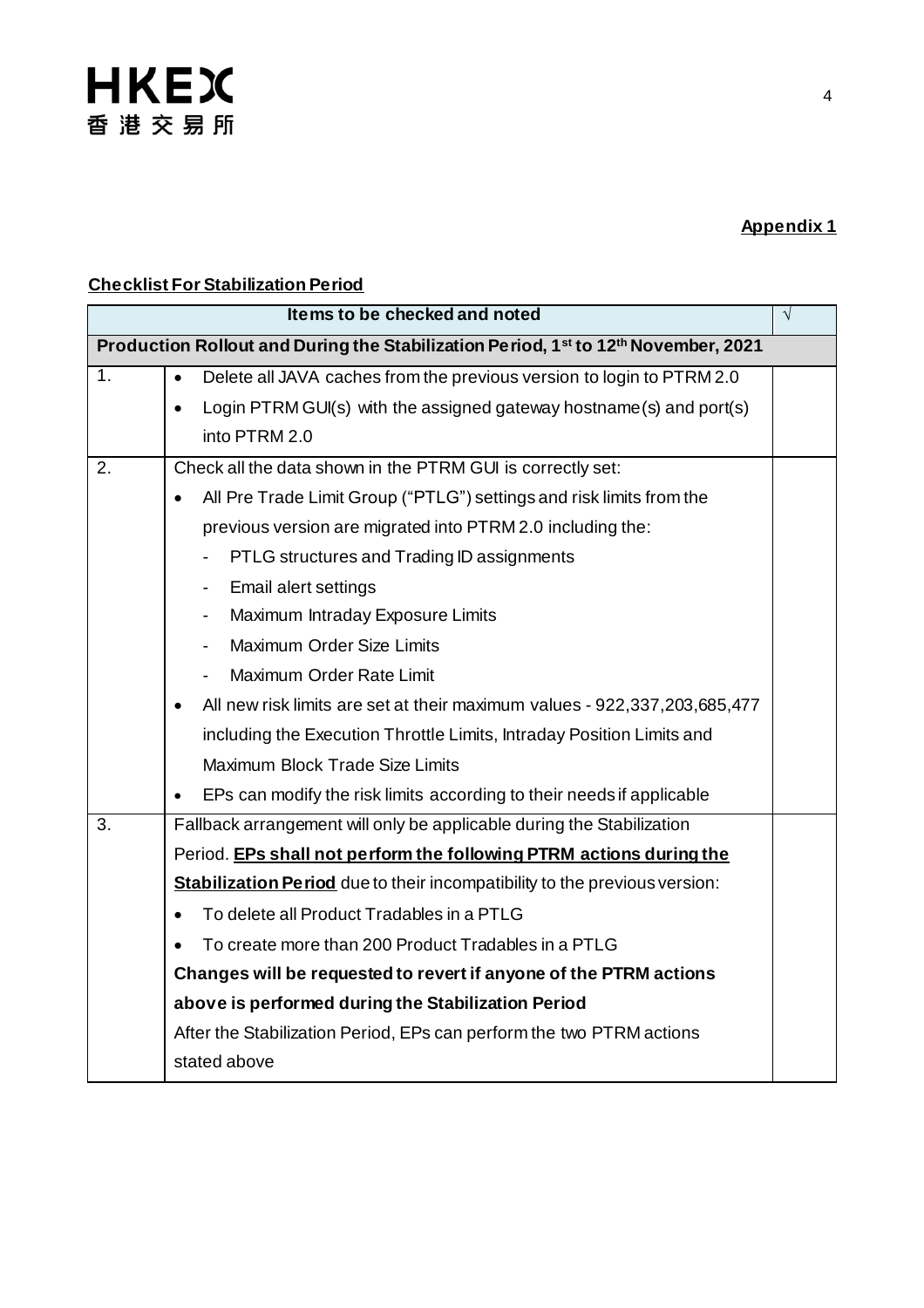

#### **Appendix 2**

#### **Fallback Arrangement**

The fallback procedures are only applicable during the stabilization period, i.e., the first two weeks after the PTRM upgrade from 1<sup>st</sup> November, 2021 to 12<sup>th</sup> November, 2021. In the event of any critical issues arising, HKEX will investigate the cause and try to rectify the situation by all available means including to disable the PTRM system for localized PTRM issues. After the PTRM system being disabled:

- 1) Normal trading in HKATS can continue; and
- 2) No PTRM functions will be available to HKATS until further notice

In case that it is necessary to fallback, for example, if the incident cannot be resolved after disabling the PTRM system, HKEX will switch HKATS (including both the trading and PTRM systems) to the previous version internally and inform all EPs upon the completion of the switching process. The fallback procedures are estimated to take about 3 hours to complete. Subject to the triggering time of the fallback procedures, the trading and clearing services may be suspended for the remaining trading hours of the day.

#### **1. Communication channels in case of fallback**

EPs will be informed once the fallback decision is made and upon completion of the switching process. The fallback schedule, estimated resumption time of the previous HKATS version and the opening schedules of all markets will be communicated through HKATS Market Messages, and other available communication channels.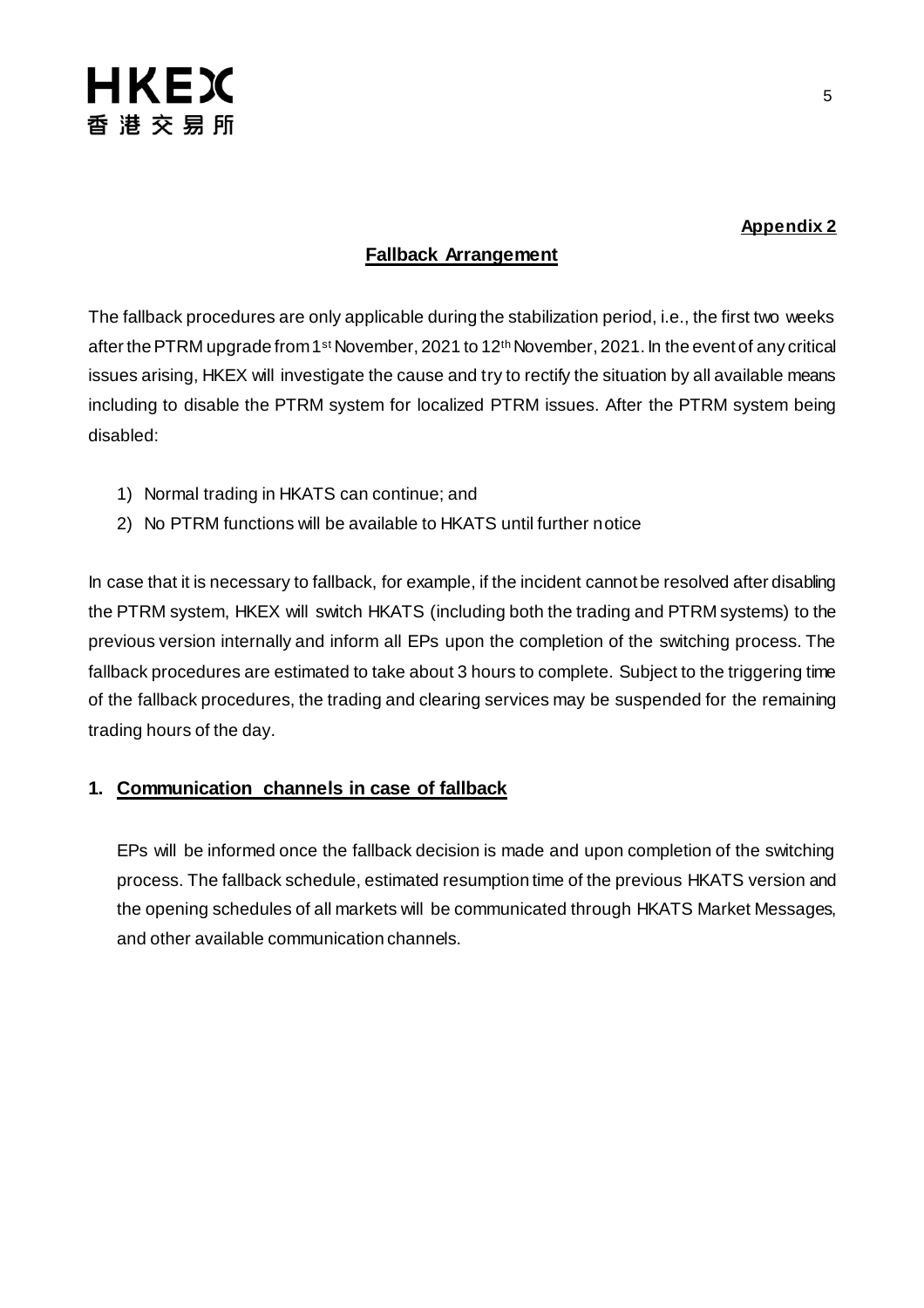### **2. EP arrangement**

Once the fallback is completed, EPs shall login to HKATS Online and/ or OAPI programs<sup>3</sup>, DCASS Online and/ or OAPI programs and PTRM GUIs again. There will be no change in the login IDs and passwords due to the fallback. Existing login IDs and passwords shall be used.

After the fallback, PTRM 2.0 will be switched back into its previous version. EPs shall use the existing PTRM GUI login IDs and passwords to log into their PTRM GUIs again after deleting all PTRM 2.0 JAVA caches.

#### **3. Actions to be taken after fallback**

*i. Establishment of Connections to HKATS and DCASS*

Once fallback has been completed, HKEX will immediately notify all EPs. All EPs should login to HKATS with HKATS Online and/ or OAPI programs. After logging into HKATS, EPs should check information through the Market Message

Window to retrieve the following information from HKEX:

- Schedule of market openings
- Notice of any special arrangement for trading on HKATS; and
- Other important market information

#### ii. *Establishment of Connections to the PTRM system*

Once the fallback has been completed, HKEX will immediately notify all EPs. All EPs can login to the PTRM system with PTRM GUIs and verify that:

- All PTRM 2.0 functions are removed after the fallback
- All risk limits for the functions of the previous version remain after the fallback
- All PTLG and email settings before the fallback are retained after the fallback
- All order and trade exposures for Maximum Intraday Exposure Limits before the fallback, will be reset to zero to start anew after the fallback

-

<sup>&</sup>lt;sup>3</sup> There is no version change on OAPI programs due to the rollout of PTRM 2.0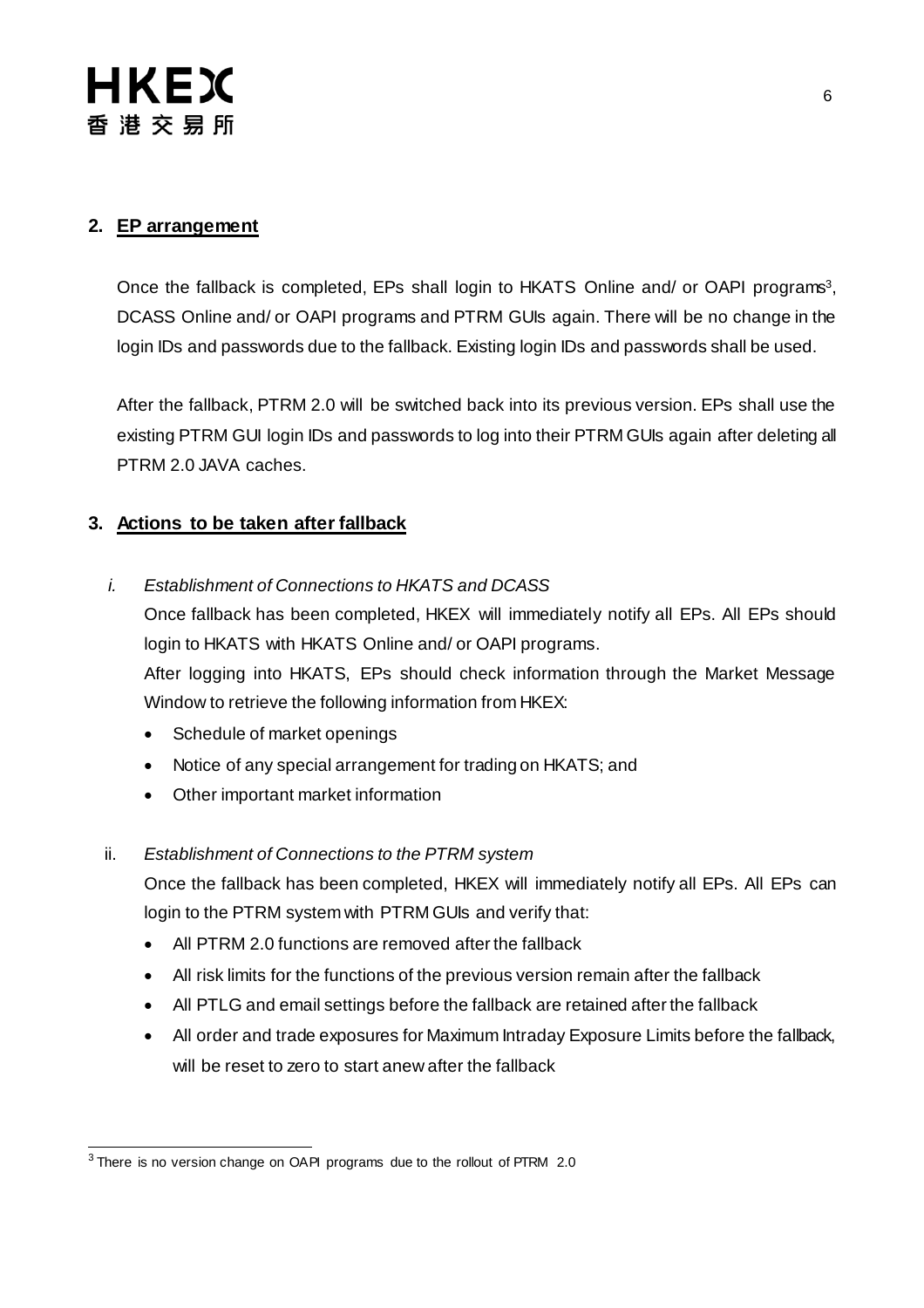# **HKEX** 香港交易所

 A stopped or blocked PTLG before the fallback is unstopped or unblocked after the fallback unless the relevant Maximum Intraday Exposure Limits or the Maximum Order Rate Limits are set at 0 before the fallback. If the EP wants to stop a PTLG from trading after the fallback, the EP can manually stop it by using the PTRM Stop Button after the fallback

#### iii. *Validation of Trades Executed*

In order to ensure the accuracy of information for trades that were executed prior to and after the fallback, EPs should validate all trades upon fallback completion via the HKATS Online, DCASS Online and OAPI programs.

## **Order book will be emptied after the fallback with no outstanding order after logging in by HKATS Online or OAPI programs**.

### **4. Enquiries**

For any enquiries about the fallback procedures, EPs can contact HKATS Hotline at 2211 - 6360.